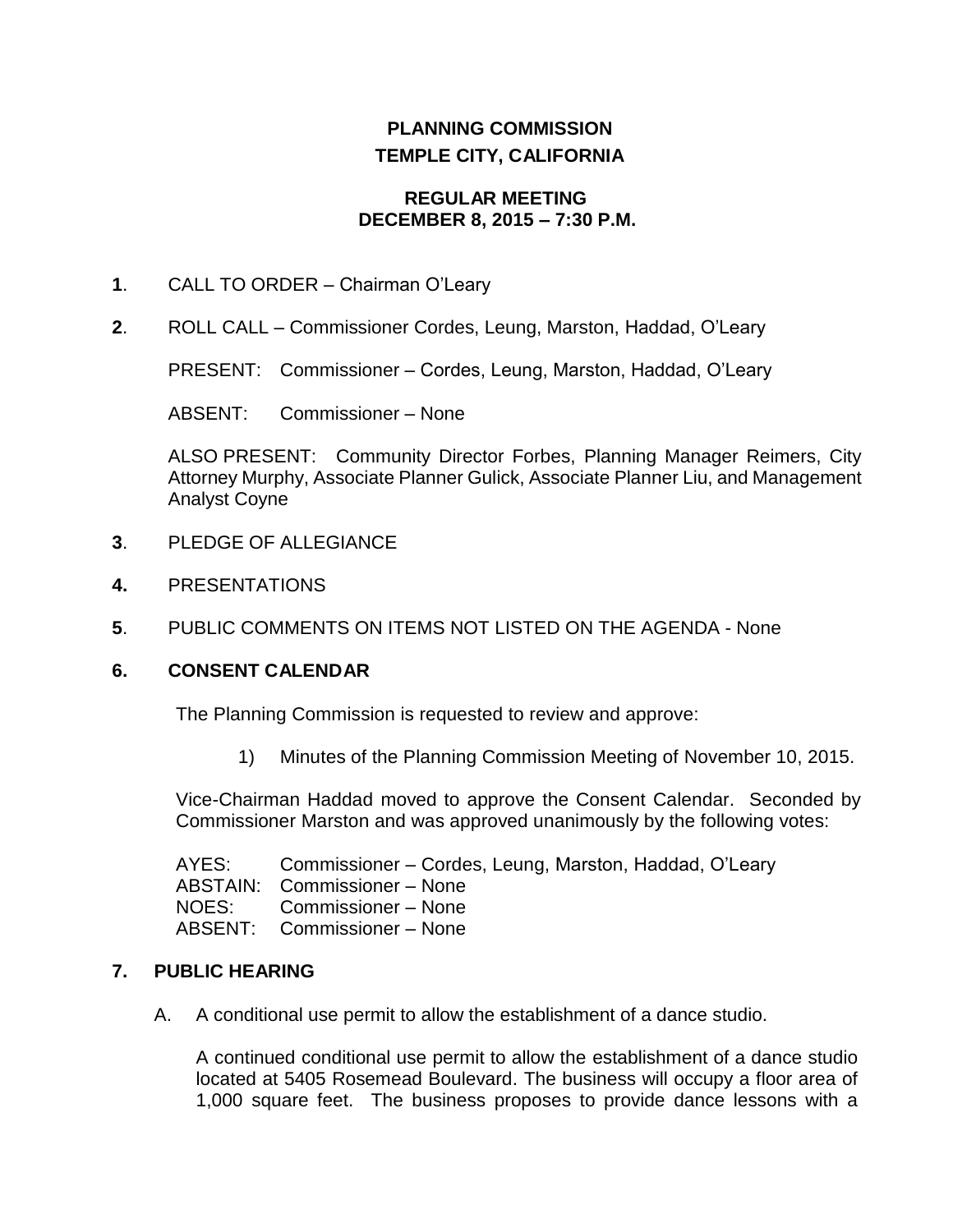maximum of 10 students at any given time. The hours of operation as proposed are from 7:00 a.m. to 9:00 p.m., seven days a week. The property is located in the C-3, commercial zone, and is designated as Heavy Commercial by the City's General Plan.

Associate Planner Liu gave a brief summary of the staff report.

Chairman O'Leary opened the public hearing.

Shikha Thapa, applicant, briefed the Planning Commission regarding her business and clarified that she would abide by the conditions of approval.

Chairman O'Leary closed the public hearing.

Vice-Chairman Haddad made a motion to approve File 15-359 adopt the resolution, and find that the project is categorically exempt. Seconded by Commissioner Marston and carried by the following roll call vote:

| AYES:           | Commissioner – Cordes, Leung, Marston, Haddad, O'Leary |
|-----------------|--------------------------------------------------------|
| <b>ABSTAIN:</b> | Commissioner - None                                    |
| NOES:           | Commissioner - None                                    |
| ABSENT:         | Commissioner - None                                    |

B. A Zoning Code Interpretation determining the method of calculating demolition.

The Planning Commission called for review a Zoning Code Interpretation regarding how demolitions are calculated. The Interpretation may affect structural modifications made at 6134 Camellia Avenue. The Zoning Code states that in some instances the remodeling of a structure can be considered a new dwelling if the proposed project includes the voluntary demolition of 50 percent or more of the existing square footage of the structure including any attached garage. If staff's interpretation of the Zoning Code Interpretation is upheld, the property will be required to be brought into compliance in accordance to the Zoning Code.

Planning Manager Reimers gave a brief summary of the staff report.

City Attorney Murphy stated that any member of the public could speak on the agenda item for up to three minutes however, the Planning Commission could extend the time limit beyond three minutes if so desired.

Chairman O'Leary opened the public hearing.

Ron Hirano, applicant representative, spoke in opposition of the interpretation made by staff regarding the calculation of demolition. He felt that the percentage of the calculation of demolition should not include the header of the window. He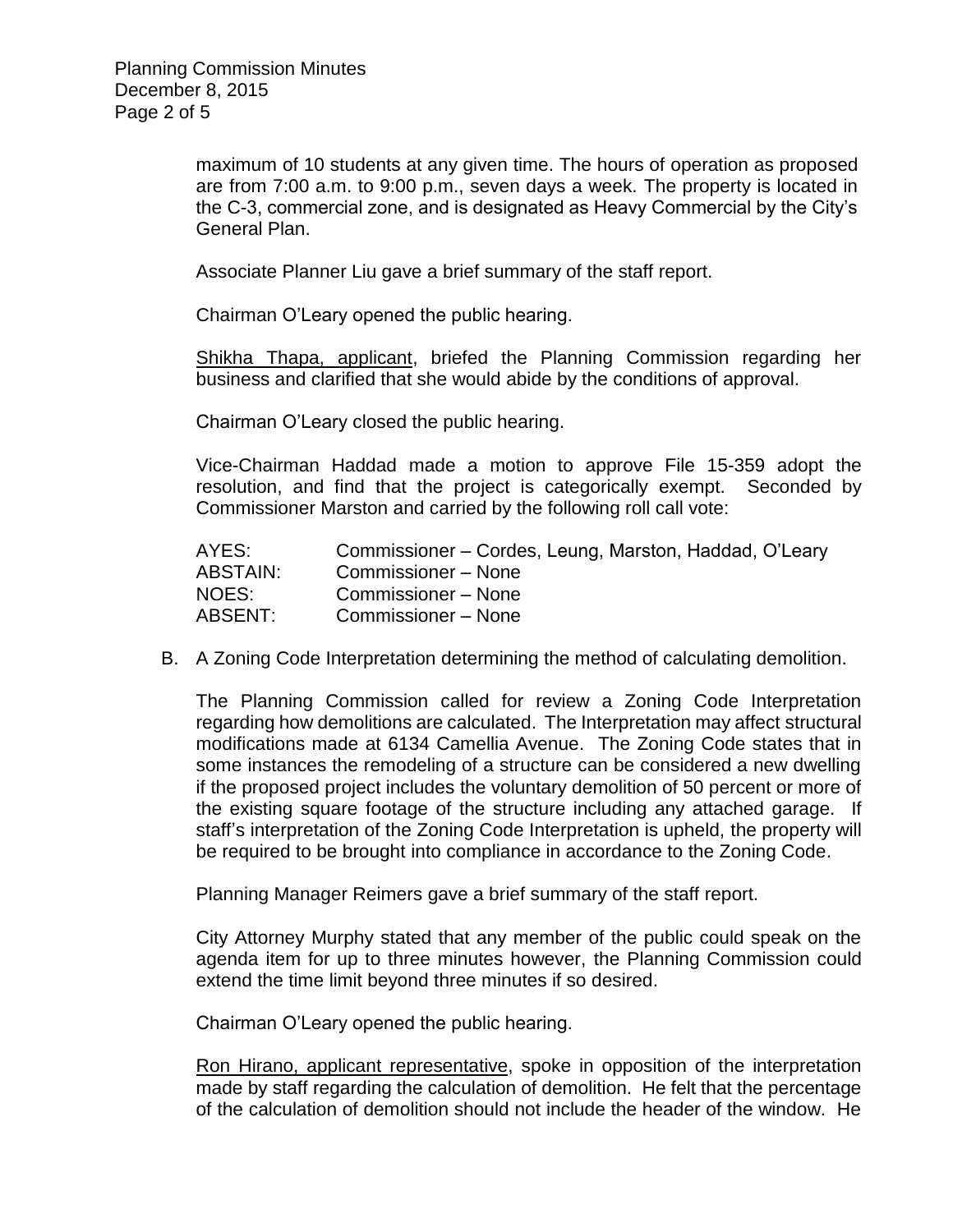further stated that the header was installed to support a roof that had previously collapsed.

Thomas Song, architect, stated that the original plan did not include replacing the roof. He stated that the plans had to be revised, as part of the roof had collapsed. He felt that the header should not be included as part of the calculation of demolition.

Billy Lai, contractor, explained that the roof had collapsed due to rotting.

Jackie Tsang, representative, stated that he is the property owner's son. He expressed that his impression of staff's interpretation regarding calculation of demolition was based on opinion. He stated that family members reside in the second unit therefore, he does not want to reduce the size of the structure.

Chairman O'Leary closed the public hearing.

Vice-Chairman Haddad made a motion to uphold a Zoning Code Interpretation made by staff regarding how demolitions are calculated, seconded by Commissioner Cordes and carried by the following roll call vote:

AYES: Commissioner – Cordes, Leung, Marston, Haddad, O'Leary ABSTAIN: Commissioner – None NOES: Commissioner – None ABSENT: Commissioner – None

C. A proposed Telecommunications and Wireless Communications Ordinance to amend the Temple City Municipal Code to establish standards for the placement and design of telecommunications and wireless communications facilities.

In 1996, Congress enacted the Telecommunications Act of 1996 which established the framework within local government to regulate wireless communication facilities. Temple City addresses telecommunication and wireless communication facilities on a case by case basis through the Conditional Use Permit (CUP) process as set forth in the Zoning Code, however the City does not have an ordinance overseeing the design and location of such facilities. Therefore, the City staff recommends to amend the Temple City Municipal Code.

Planning Manager Reimers and the City's consultant gave a brief summary of the staff report.

City Attorney Murphy outlined the legal standards for wireless communication providers.

Chairman O'Leary opened the public hearing.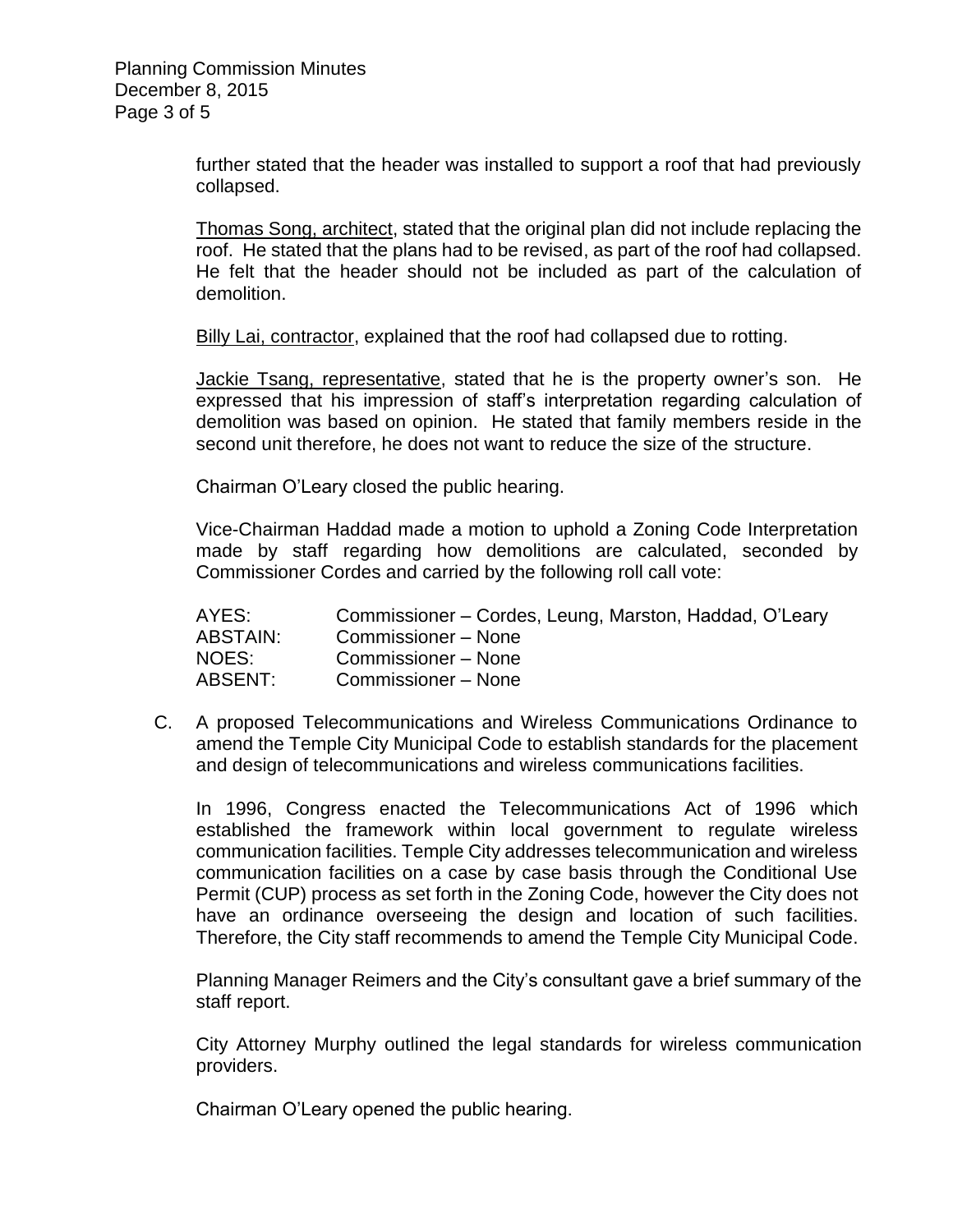Jim Clift resident, asked Planning Manager Reimers if cellular antennas are generally becoming smaller.

Planning Manager Reimers stated that cellular antennas are becoming smaller and better camouflaged.

Chairman O'Leary closed the public hearing.

Commissioner Cordes made a motion to recommend that the City Council adopt the Negative Declaration of Environmental Impacts and approve the ordinance regarding telecommunication and wireless facilities. Seconded by Commissioner Leung and carried by the following roll call vote:

| AYES:    | Commissioner – Cordes, Leung, Marston, Haddad, O'Leary |
|----------|--------------------------------------------------------|
| ABSTAIN: | Commissioner – None                                    |
| NOES:    | Commissioner - None                                    |
| ABSENT:  | Commissioner - None                                    |

- **8. UNFINISHED BUSINESS** None
- **9. NEW BUSINESS** None
- **10. COMMUNICATIONS** None

## **11. UPDATE FROM THE COMMUNITY DEVELOPMENT DIRECTOR**

Community Development Director Forbes announced that the Commission will meet on December 22, 2015 to discuss two proposed ordinances regarding Marijuana Cultivation and Massage.

## **12. COMMISSION ITEMS SEPARATE FROM THE COMMUNITY DEVELOPMENT DIRECTORS REGULAR AGENDA**

- A. COMMISSIONER CORDES None
- B. COMMISSIONER LEUNG None
- C. COMMISSIONER MARSTON Announced that she had attended a Rose court luncheon and encouraged everyone to attend Rose Parade.
- D. VICE-CHAIRMAN HADDAD Spoke regarding the Las Tunas Drive project.
- E. CHAIRMAN O'LEARY None